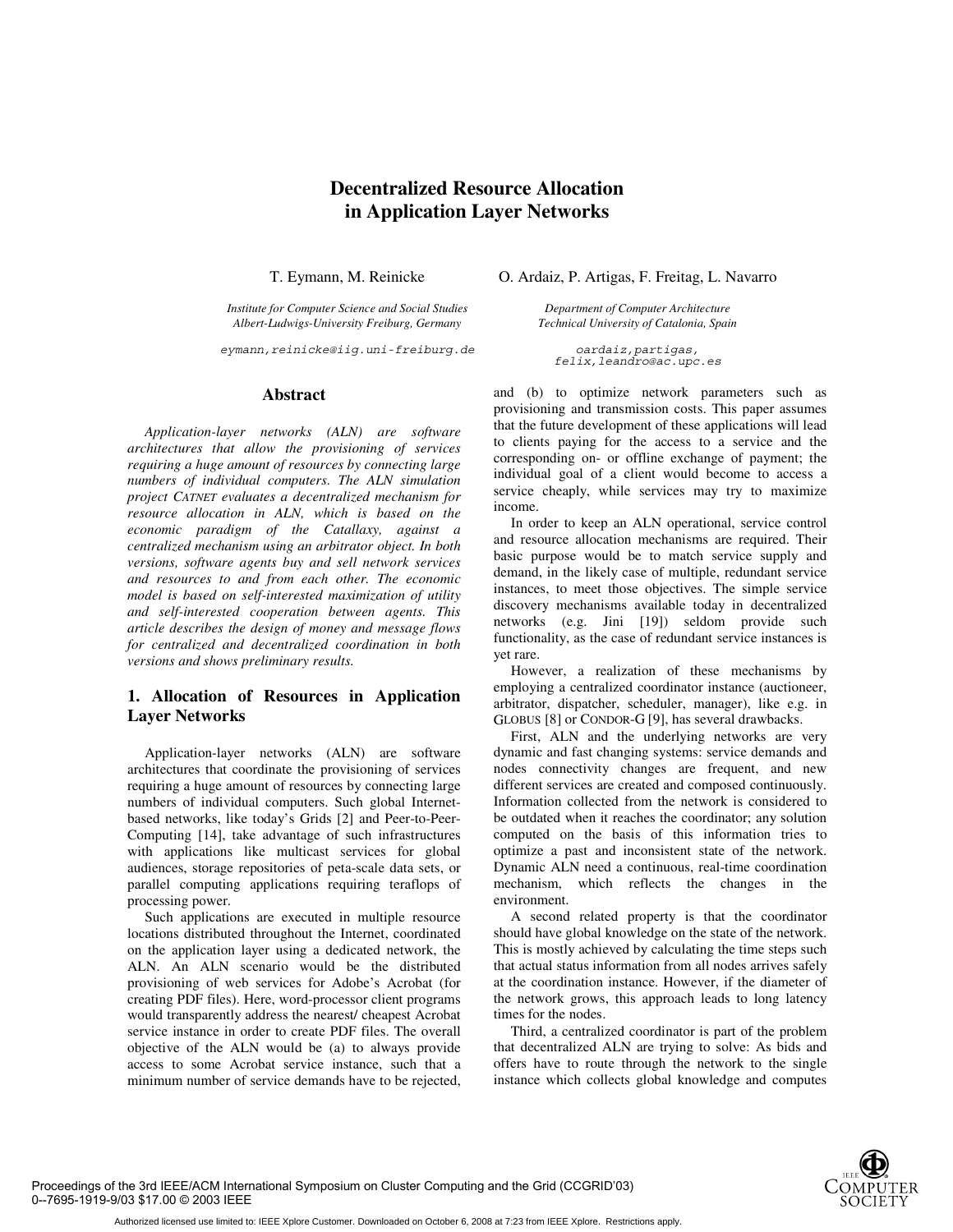the resource allocation, the distribution and deployment of services throughout the network is counteracted. This is currently not a problem as the control information is small compared to the allocation data itself, but may increase when the principle is applied to more and more application areas.

These drawbacks lead to the search for a truly decentralized coordination concept which is able to allocate services and resources in real-time without a dedicated coordinator instance. This concept should on one hand be able to cope with technical shortcomings like varying amounts of memory and disk space, internet connection speed and sporadic appearance and disappearance of the services. On the other hand, it is desirable that the network as a whole shows optimized behavior with regard to low overhead communication, short computation times, and economical resource allocation.

Recent research in Grid computing has also recognized the value of price generation and negotiation, and in general investigates economic models for trading resources and services and the regulation of supply and demand of resources in an increasingly large-scale and complex Grid environment. A general overview on resource management and scheduling in Grids is given in [4]. However, each Grid project is differently designed, and it is not possible to compare different allocation mechanisms within the same network without changing the fundamentals.

In the remainder of this article, we first introduce a decentralized economic concept for coordination, the Catallaxy, and describe the CATNET project. The following section compares money and message flows in the application-layer network economic model, both with a centralized (baseline) and a decentralized implementation. Next we describe how the experiments are conducted in both cases. The article closes with some preliminary experimental results and an outlook to further research.

## **2. The Catallaxy Paradigm and the CATNET Project**

The Catallaxy coordination approach [7; 10] is an economic coordination mechanism for information systems consisting of autonomous network elements, which is based on constant negotiation and price signaling. Using concepts from agent-based computational economics [18], the goal is to develop new technical possibilities of coordinating decentralized information systems consisting of autonomous software agents. The software agents are able to adapt their heuristic strategies using machine learning mechanisms [17], and this constant revision of strategies leads to a coevolution of software agent strategies, a stabilization of prices throughout the system and self-regulating coordination patterns [6]. The resulting patterns are comparable to those witnessed in human market negotiation experiments [13].

Earlier work in the context of computer science has used economic principles for resource allocation in operating systems, packet routing in computer networks, and load balancing in distributed computer systems [5; 11]. Most of these approaches rely on using a centralized auctioneer and the explicit calculation of an equilibrium price as a valid implementation of the mechanism. A successful implementation of the Catallaxy paradigm for a distributed resource allocation mechanism promises the advantage of a more flexible structure and inherent parallel processing compared to a centralized, auctioneerbased approach. This comparison can be done using both economical and technical criteria.

For the economic evaluation of the overall success of the control mechanism we use the "maximum social welfare utility" (SWF) criterion, which is the sum of all individual utility function values of the participating nodes [16]. Every Client, Service Copy or Resource gains individual utility from buying lower or selling higher than the perceived market price. It can be enhanced by doing more transactions in the same time, but communication costs subtract from it. In total, SWF balances revenues and cost throughout the network. Increasing performance and decreasing communication in the whole network thus directly computes to relatively maximize social welfare utility. Other evaluation parameters are communication cost, allocation efficiency, network traffic and service access latency.

The goal of the  $CATNET<sup>1</sup>$  project is thus to evaluate the Catallaxy paradigm for decentralized operation of application layer networks in comparison to a baseline centralized system. To achieve this, we have developed the CATNET ALN simulator, which allows to experimentally compare two main resource allocation strategies: A centralized approach in which allocation decisions are taken centrally and a decentralized approach, where local agents negotiate resources using economic models.

The CATNET ALN simulator is implemented on top of the JAVASIM [3; 12] network simulator. It can be configured to simulate a specific ALN, such as a content distribution network or peer-to-peer network. Different agent types can be instantiated, namely clients, resource agents, and service agents. Network resources to be allocated encompass service access, bandwidth and storage. The simulation builds on a TCP/IP network model supported by JAVASIM. It describes the generic structure of a node (either an end host or a router) and the



<u>.</u>

 $1$  CATNET is supported by European Commission Information Society

Technologies Programme under contract no. IST-2001-34030.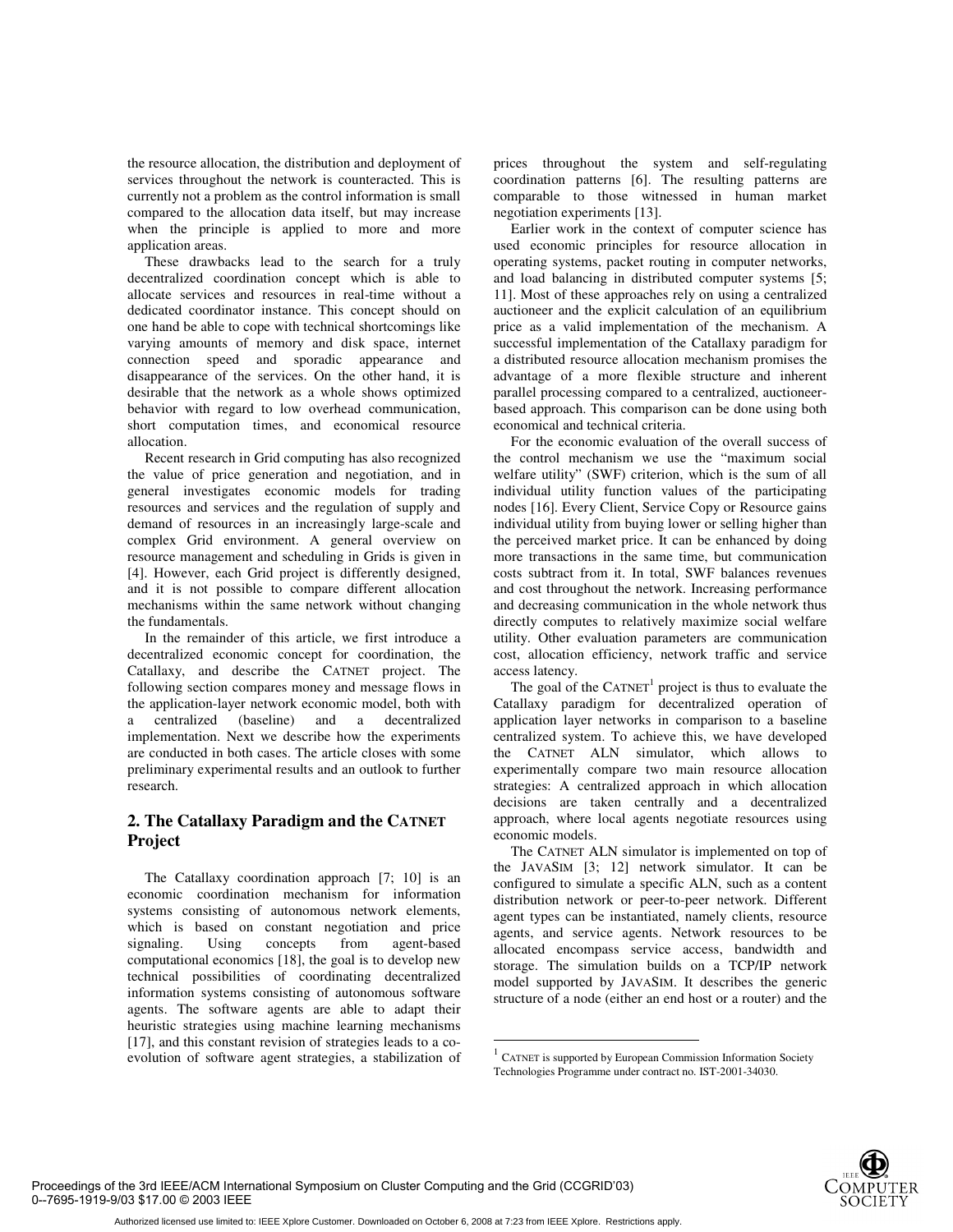generic network components, which can both be used as base classes to implement protocols across various layers.

## **3. Money and Message Flows in the network**

During the runtime of the network, software agents in the network nodes buy and sell access to network service copies using a heuristic and adaptive negotiation strategy. Changes in prices for certain services reflect changes in the supply and demand situation, which are propagated throughout the network. Both client and service provider agents will adapt their strategies about where to buy and sell based on the received information, and thus continuously change the state of the network.

#### **3.1 The general simulation setup**

The CATNET application simulates two main control mechanisms for network coordination: a "baseline" control mechanism and a "catallactic" control mechanism. The baseline control mechanism computes the resource allocation decision in a centralized service/resource provider. The catallactic control mechanism has the characteristic that its resource allocation decisions are carried out by self-interested agents with only local information about the environment. Each agent has a resource discovery facility and a negotiation strategy module. The following class types are defined:

- Client: a computer program on a certain host, which needs access to a web service to fulfill its design objectives. The Client (C) tries to access that "service" at an arbitrary location within the computer network, use it for a defined time period, and then continues with its own program sequence. Client programs run on a connected network "resource".
- Service: an instantiation of a general application function, embodied in a computer program.
- Service Copy: one instance of the "service". The service copy (SC) is hosted on a "resource" computer, which provides both storage space and bandwidth for the access of the service.
- Resource  $(R)$ : a host computer, which provides a limited number of storage space and access bandwidth for service transmission. Resources are connected via network connections defined in a topology script.
- Network Connections: These connections are intended to be of equal length and thus of equal transmission time and costs.

The trace collection of the simulation execution is done via a database for processing at a later stage after the simulation.

#### **3.2. Message Flows in the Baseline Model**

In order to simulate different control mechanisms we first consider the baseline system as a special case of the generic catallactic control mechanism. Through configuration in input scripts of the simulator, different behavior of the simulator can be set up. As a consequence, the comparison of simulation results should become easier to control and the development efforts focus on a single, generic system.

The centralized baseline mechanism employs a dedicated service coordinator (the master service copy, MSC), which is known to the individual service copies.

The client broadcasts a "request\_service" message on its network connections. Either the receiving resource (R) provides a service copy (SC) of the requested type or not.

If a SC is available, the resource routes the request to that service copy, adding its costs for storage and bandwidth consumption. The SC directs the request to the Master Service Copy (MSC), provided with information about costs and the amount of the message's hop counter, i.e. the number of passed resources, indicating the distance to the requesting client.

Resource hosts (R) forward the received request – independent of the successful detection of the service – to their neighboring resource hosts, increasing the message's hop counter. Using this procedure, all adjacent resources will be inquired. If the hop counter exceeds a given number, the message is discarded.

The MSC receives all the information from the R/SC pairs, is able to compute the costs of providing a service and sends back an accept/propose message revealing the "cheapest" SC to the client. In addition, it informs the selected R/SC pair. The resource allocates a timeslot and the SC provides the service. After that, the client sends the formerly agreed reward to the SC, which redirects the payment share for bandwidth and storage to its R host.



**Figure 1. Money and Message Flows: Baseline Approach** 

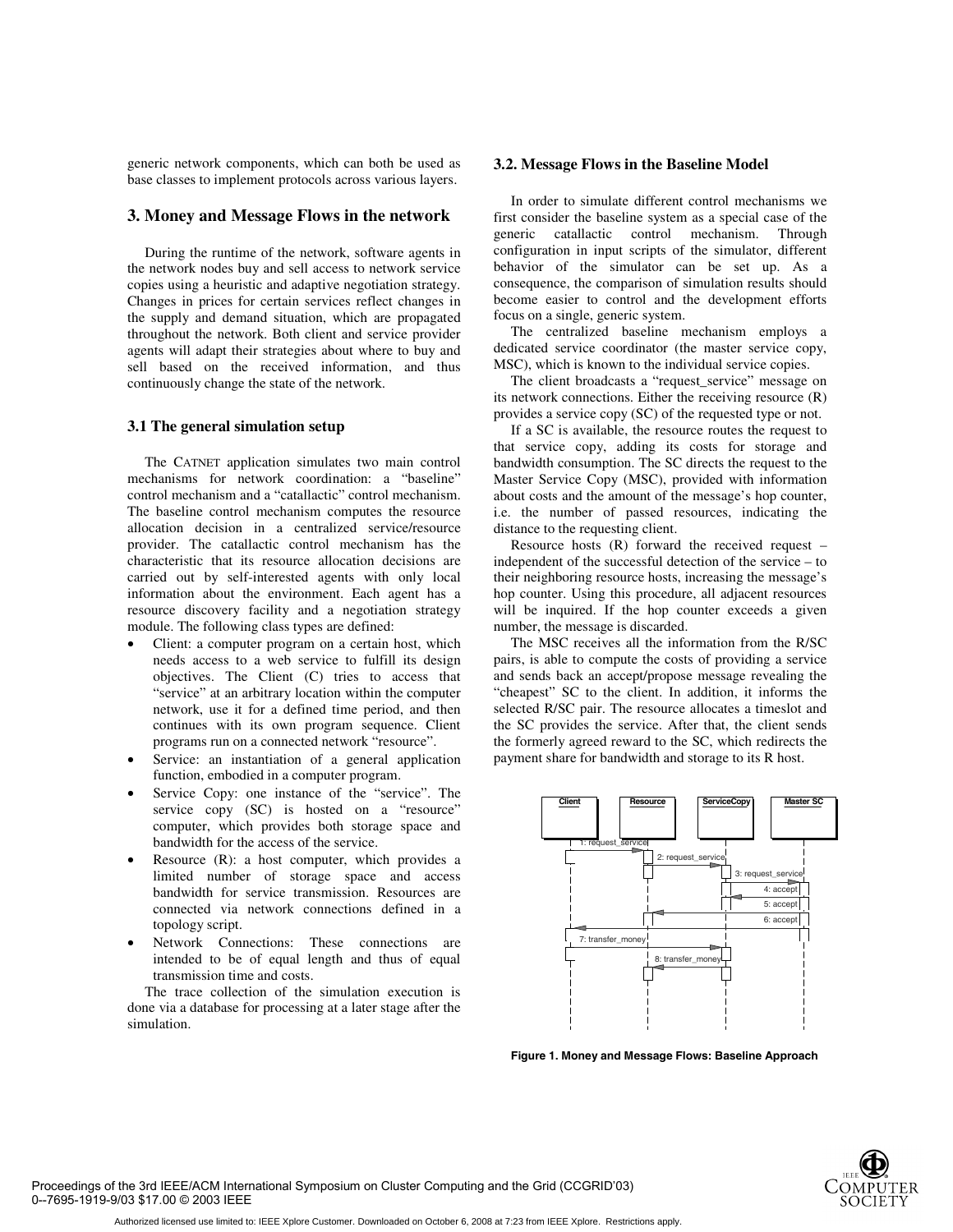#### **3.3. Message Flows in the Catallactic Model**

The Catallactic control mechanism has the characteristic that its resource allocation decisions are carried out by decentralized SCs with only local information about the environment.

Again, the clients send out a "service\_request" message on its network connections in a Gnutella-like fashion [1; 14]. The receiving resource forwards the message to the neighboring resource hosts. If the resource holds a SC of the requested type, the resource routes the request to it. In order to return a valid quote to the client, the SC has to inquire the resource about the provisioning costs by initiating a negotiation for bandwidth costs. A successful negotiation on this behalf allows the SC then to negotiate for the price for the provision of the service with the client.

The client orders all incoming proposals in its inbox and subsequently negotiates for service access. It is guided in its strategy by the subjective market price, which is computed from all price quotes the agent receives from the SCs, regardless of the particular sender. If the initial offer price does not match within an interval around the market price, the negotiation will be discontinued. Otherwise, the agents will engage in a bilateral alternating offers protocol [15] until acceptance or final rejection of the offer.

An accept message from the client lets the SC confirm both negotiations (with the resource for bandwidth and with the client for service provision). The resource reserves bandwidth and the contracts are sealed. The service provision is mirrored by the according money flow. On the other hand, a reject message from the client immediately stops further negotiation and initiates a reject message from the SC to the resource.

To maximize utility, the agents will change their initial offer prices, starting with demand and supply prices given in an input data script, according to the following scheme: Rs and SCs as sellers will lower their offer price by one money unit if the negotiation was not successfully finished. They will raise their initial price by one money unit after an offer has been accepted. The clients and SCs as buyers will change their initial prices vice versa.

If a SC has been turned down several times (having sent propose messages but never received an "accept"), it will try to relocate to another resource. According to the major share of received request messages, measured by incoming connections, the SC will ask the neighboring resource host for a free storage slot. If that target resource is fully occupied, the SC will ask the second-often relay of request messages and so on. If successful, the SC initializes a new instance at the target resource host and deletes the old instance. The overall effect is that SCs move themselves around the network in the physical direction of the demand. In the baseline approach, the SC wanting to relocate sends a query message to the MSC, who will inform the SC about where to relocate to.



**Approach** 

#### **4. Conducting Experiments**

The application layer network is build on top of a physical network topology. The physical network topology is specified in the input of the simulator. The topology could be random or having a determined structure specified by the user. In Figure 3 we show one of the physical topologies, which we used in the experiments. This topology uses a central ring of nodes. On each central node, another ring of nodes is attached. Each of the attached nodes has a certain number of leaves.



**Figure 3. Example of network topologies, approx. 100 nodes** 

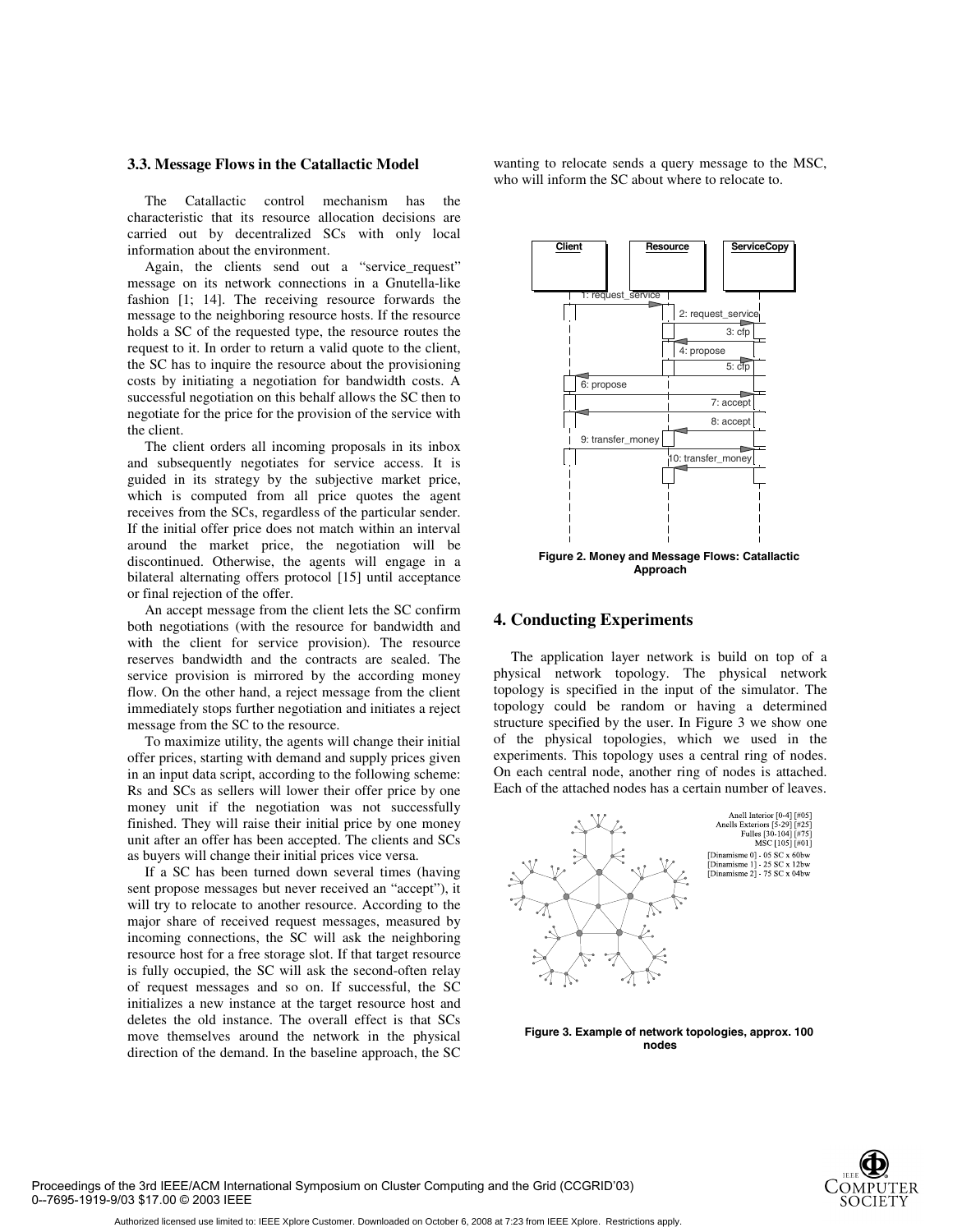On top of the physical nodes, a number of different software agents are created, which form the application layer network. The software agents are Clients, Service Copies, and Resources. Each node can host Clients, Resources, and/or Service Copies. A node can host several agents or none at all. In the latter case, the node just acts as a router.

The application layer network formed by these agents is varied in the experiments. In order to simulate the node density of the application layer network, we vary the number of Resource agents and Service Copies available to Clients. In order to simulate the dynamics of the application layer network, we connect and disconnect during the simulation the available Service Copies.

For each agent, particular data such as the capacity of the Resources can be specified in the initialization of the simulator. Recall that the capacity of the resources is high in the low node density scenario, and low in the high node density scenario, due to the correspondence with content distribution networks and peer-to-peer networks, respectively. The initial prices of Clients, Service Copies, and Resource agents are specified in the initialization of the simulator, also the initial budget of Clients.

The type of control mechanism is another parameter specified in the setup of the simulator. The main control mechanisms implemented in the simulator are the Catallactic and the baseline approach. The modular design of the simulator, however, also allows testing variations of them to investigate the effect of different parameters in each control approach.

Real world distributed applications like multimedia content distribution networks (for instance Akamai), Grid implementations, and Peer-to-Peer systems (for instance Gnutella) can be characterized in a simplified form by a number of a few common features, which inspired the design of the application layer network implemented in the simulator. Though different in many particular mechanisms, these real world applications can be mapped to the two-dimensional design space given by 1) the node dynamics; and 2) the node density of the application layer network.

Node dynamics measures the degree of availability of service-providing nodes in the network. Low dynamics mean an unchanging and constant availability; high dynamics are attributed to a network where nodes start up and shut down with great frequency.

Node density measures the relation of resource nodes to the total number of network nodes. The highest density occurs when every network node provides the described service to others; the lowest density is reached if only one resource node in the whole network exists.

By varying node dynamics from null to medium to high, and node density from low to medium to high, each of the two control mechanism is simulated with 9 scenarios, as illustrated in Figure 4, which leads to 18 basic experiments.



**dimensional design space.** 

 neisted the state of the state of the state of the state of the state of the state of the state of the state of the state of the state of the state of the state of the state of the state of the state of the state of the st tion race catalos. the call of the call of the call of the call of the call of the call of the call of the call of the call of the call of the call of the call of the call of the call of the call of the call of the call of ew disconn.<br>
Figure<br>
The observed is<br>
figure<br>
The observed is<br>
ediffered eliminary<br>
periment conduction<br>
is conduction<br>
of the conduction<br>
solutions<br>
applic<br>
solutions<br>
applic<br>
solutions<br>  $\frac{1}{2}$ <br>
solutions<br>  $\frac{1}{2}$ <br> Figure<br>
Figure The object of the different<br>
reliminary<br>
speciment specification<br>
reliminary<br>
specification<br>
figure is and application<br>
consistency and application<br>
decources a<br>
specific application<br>
specific application<br> CDN<br>
Cind<br>
Illustration of the main experiments in a two-<br>
dimensional design space.<br>
ind traces are used to compare the scenarios. As an example, the following<br>
svarying the node density under a higg<br>
svarying the node d The obtained traces are used to compare the performance of the Catallactic and the baseline system in the different scenarios. As an example, the following preliminary output measuring SWF could be found in an experiment varying the node density under a high dynamics regime (see Figure 5) (however, the results have not been statistically validated yet). This experiment was conducted with a demand trace of 2000 requests over 500s coming from 75 clients. In the low node density configuration (\_20), the ALN consisted of 5 Service Copies and 5 Resources, in the medium node density configuration (\_21) of 25 Resources and 25 Service Copies, and in the high node density configuration  $(22)$ the application layer network was formed by 75 Resources and 75 Service Copies.







One can see that with low node density (\_20), the SWF in the Catallactic (CA) experiment is much lower than in the baseline (BL) case. With medium  $(21)$  and especially high density  $(22)$ , the relations turn until the selforganizing Catallaxy outperforms the centralized baseline mechanism.



Proceedings of the 3rd IEEE/ACM International Symposium on Cluster Computing and the Grid (CCGRID'03) 0--7695-1919-9/03 \$17.00 © 2003 IEEE